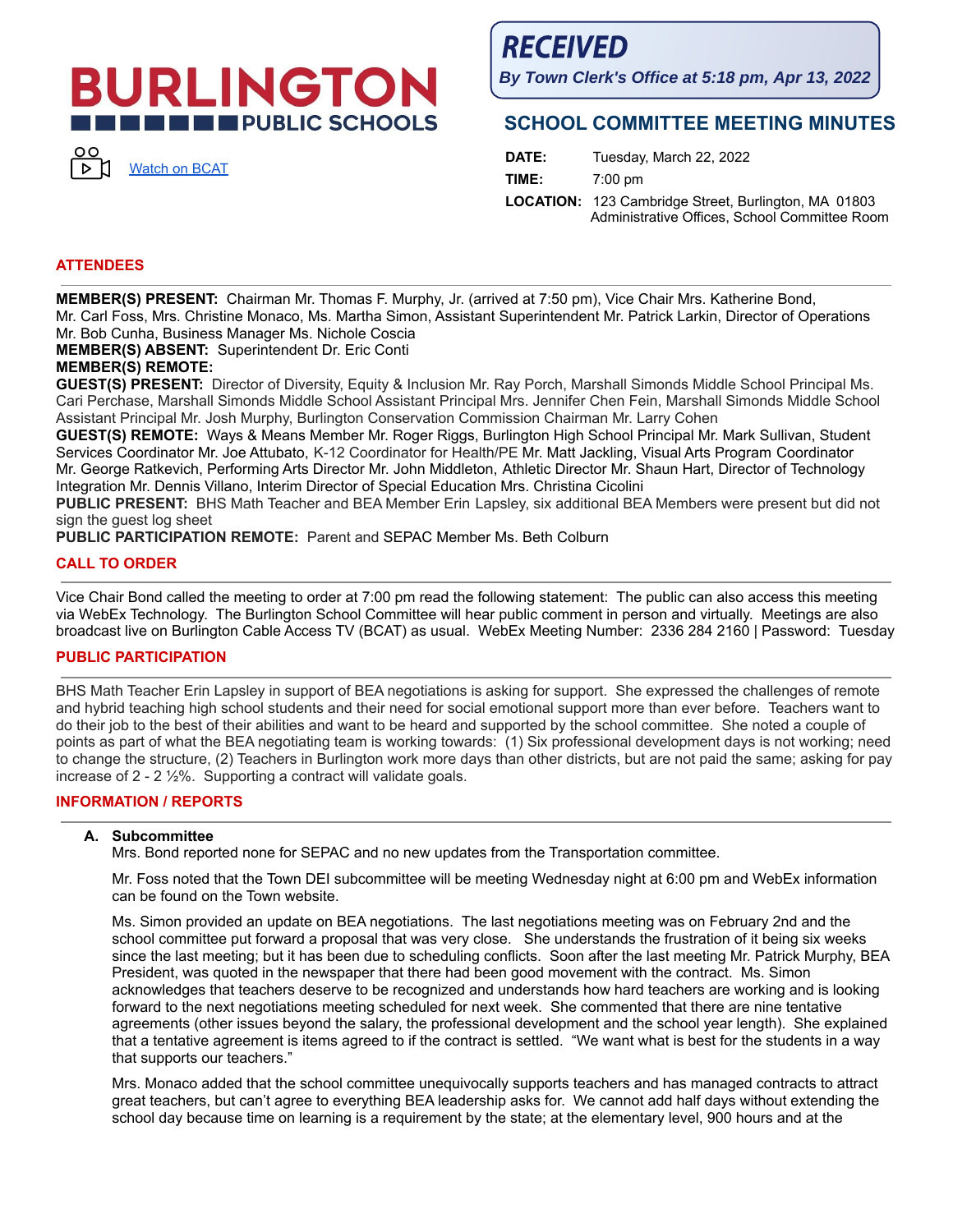**DATE:** Tuesday, March 22, 2022 **PAGE:** 2

secondary level, 990 hours. Mrs. Monaco suggested that before the next contract that a committee with teachers and parents work together to agree on bigger calendar and school day changes.

#### **B. Ways & Means** Mr. Riggs had no new information to report.

**C. Student Representative**

Brooke Hovasse not in attendance.

**BURLINGTON** 

**THE THE PUBLIC SCHOOLS** 

### **LEARNING**

#### **A. Special Instructional Programs and Accommodations Policy - Second Reading**

Mr. Larkin noted this is a second reading from the last meeting. After some member discussion, it was decided that this policy was created by the Massachusetts Association of School Committees and they have a broad view of what is needed even though it does not specify Child Find; we recognize the needs and follow the laws and regulations. Ms. Simon read from paragraph two in the policy<sup>1</sup>:

"The requirements of law and regulation will be followed in the identification of children with special needs, in referrals for their evaluation, in prescribing for them suitable programs, and in assessing their educational progress. In keeping with state requirements, all children with special needs between the ages of three to twenty-two who have not attained a high school diploma or its equivalent will be eligible for special education."

Parent and SEPAC Member Ms. Beth Colburn participated remotely expressing that there are concerns that our procedures are not in the spirit of the regulations. In response, Ms. Simon encouraged her and SEPAC members to continue to review and discuss procedures with Mrs. Cicolini and the special education department. Mrs. Monaco added that a link to the procedures would be added to the policies on the district website.

Mr. Foss noted that Child Find is on our [website](https://www.burlingtonpublicschools.org/district/district_policies/special_instructional_programs___accommodations) and questioned if this policy would change any of the practices or procedures we currently have in place. In response, Mrs. Monaco explained that we do have practices and procedures in place with early intervention and pediatricians, but we did not have a policy in place. At her request, Dr. Conti searched and requested one from the Massachusetts Association of School Committees that would encompass Child Find. Mrs. Monaco pointed out what was most important is that any parent who wants their three year old screened, can; all they have to do is ask. The policy is just the umbrella; procedures can be changed to facilitate needs.

Mr. Larkin reiterated that we've gone through multiple comprehensive program reviews by the Department of Education which check our procedures that deal with special education, ELL, and civil rights and we've made modifications. They do not read school committee policy; they look at our procedures and make sure we're following the laws of Massachusetts.

Motion was made by Ms. Simon to approve IHB - Special Instructional Programs and Accommodations policy as written; seconded by Mrs. Monaco. Mrs. Monaco - aye, Mr. Foss - aye, Mrs. Bond - aye, Ms. Simon - aye. Motion carried 4-0-0.

#### **B. Draft School Calendar 2022/2023 2 - First Reading**

Mr. Larkin commented that he and Mr. Porch had a conversation with the joint bargaining team this afternoon and the school calendar was part of their agenda. One thing that was noted was the spring parent conferences for elementary schools; they were suggesting March 16th which would be pre Ramadan observances. He appreciates the time between the first and second readings to be able to double check cultural observances. He noted that we'd really love to see more opportunities for parent voice in some of the decision making with the school calendar for next year with school councils. Ms. Simon expressed concern and confusion about the spacing of professional development days throughout the year as she knows that teachers are not happy with the current PD schedule and has had different conversations in negotiations with them. Mr. Porch acknowledged Ms. Simon's point and agreed they should be in collaboration about the purpose and timing of professional development. Mr. Larkin added that November 7th was also in question for elementary parent-teacher conferences as some members thought that date was too early in the school year. Mr. Larkin will reiterate to Mr. Patrick Murphy that we are flexible with the dates for professional development.

### **C. Out-of-State Travel for BHS DECA Students - Approval**

Mrs. Bond read that Principal Mr. Mark Sullivan is requesting that the BHS DECA students be allowed to travel out-of-state to Atlanta for the national competition. They will be traveling by plane. There are 25 students that will attend this competition. Three chaperones (high school teachers) will accompany the students. They are traveling from

<sup>&</sup>lt;sup>1</sup> IHB - Special Instructional Programs and Accommodations (Programs for Children with Special Needs)

<sup>2</sup> Draft Burlington School Calendar 2022-2023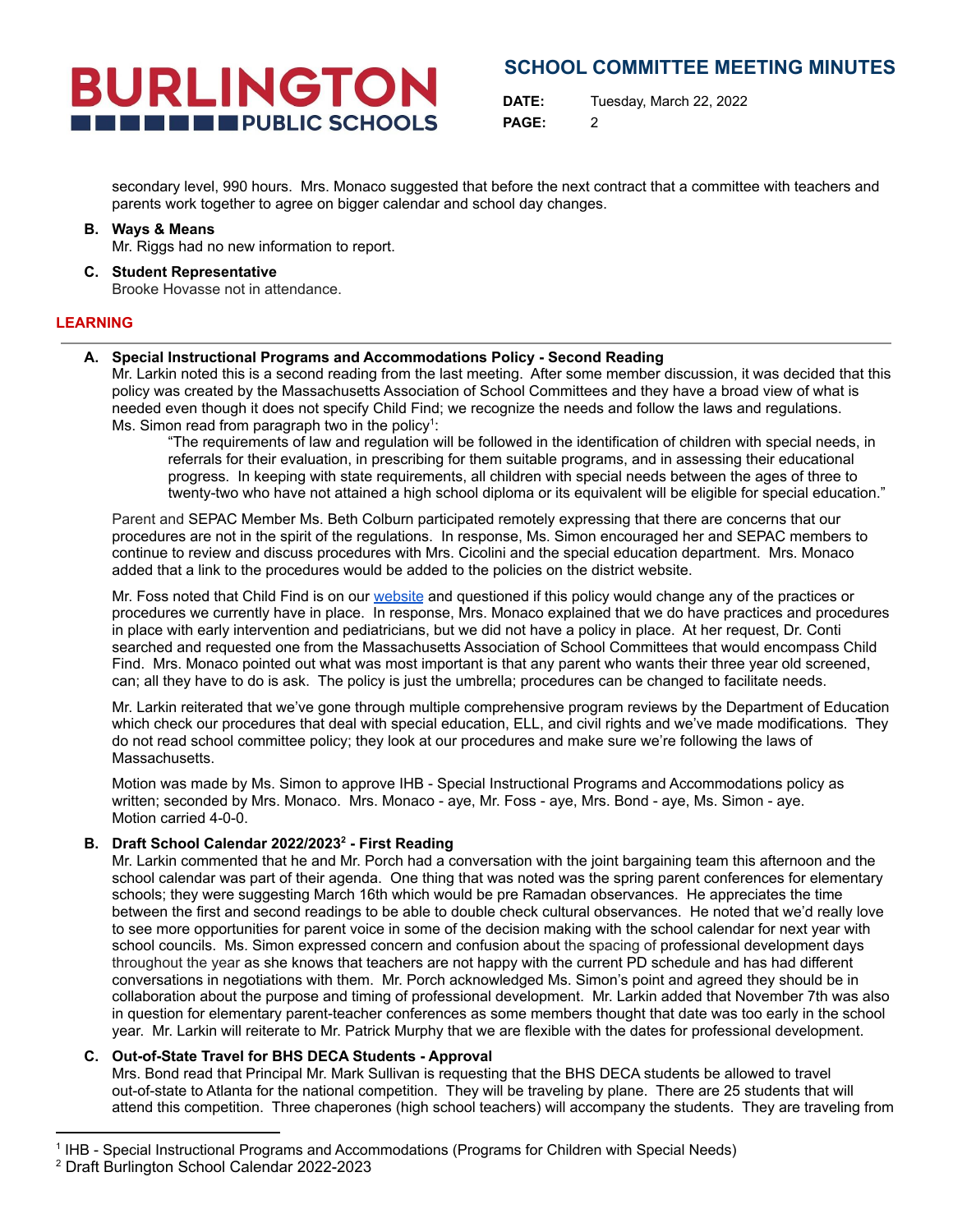# **BURLINGTON THE EXECUTIVE PUBLIC SCHOOLS**

## **SCHOOL COMMITTEE MEETING MINUTES**

**DATE:** Tuesday, March 22, 2022 **PAGE:** 3

April 22nd through April 27th, 2022. Mr. Sullivan clarified that there is a reduced cost to students. Some expenses of the trip will be absorbed through the student activity account and contracted services. (BCAT News Story [3/24/22\)](https://bcattv.org/its-the-bhs-deca-club-against-the-world/)

Motion was made by Mrs. Monaco to approve Out-of-State Travel to Atlanta for the BHS DECA students for the national competition April 22nd - April 27th, 2022; seconded by Ms. Foss. Mrs. Monaco - aye, Mr. Foss - aye, Mrs. Bond - aye, Ms. Simon - aye. Motion carried 4-0-0.

#### **EQUITY**

#### **A. Let's Talk About It**

Mr. Ray Porch commented that the recent session held on March 16th had about 30 people in attendance and the session featured updates from Mrs. Kerri Lamprey, Mrs. Christina Cicolini, and Ms. Chrissy Conceison on ELL, Special Education, and Social Emotional Learning/Mental Health. The update on the next session will be out shortly.

#### **B. Equity Audit Update**

Ray Porch explained that the audit is underway. The firm has been meeting with school leaders across the district and having 2 % hour professional development sessions with district leaders at the central office. We are hearing positive comments and the district is embracing the process. We have had one Town Hall meeting and will have another one planned soon. He clarified that the Town Hall meetings are a place where the community can learn about the process and what we are doing. Mr. Larkin thanked Mr. Porch for facilitating the audit that has been in our district plan for a few years. In response to Ms. Simon's questions, Mr. Porch responded that part of the process for securing a firm for the audit is inclusive of the work that had been done by Ms. Perchase and Mrs. Chen Fein in the draft action plan. Mr. Porch further explained that the primary purpose of an audit is an investigation of what a district is doing and not an implementation of an action plan. The Town Halls are an authentic way to collect current data. Ultimately the investigation will conclude with having a clear understanding of what we've done and the firm will support us at what our desired action plan will be going forward. In response to Mrs. Monaco's question about a permission slip that was sent home, Mr. Porch explained that it is a consent form that essentially grants permission to speak with students in a group session about their general experiences in school (not about a specific teacher, not about a particular topic), but their experience in school; what they are struggling with and what they'd like to see changed. The consent forms are part of the process (not a requirement, and parents can opt out) to capture the entire voice of our district including our students.

#### **CULTURE + RELATIONSHIPS / THRIVING**

#### **A. COVID Update**

Mr. Larkin reported that there was not a lot of new information. In the weekly update, it was reported we had 10 cases last week which was down from 14 the prior week. We will continue to be vigilant in cases and variants and continue to communicate with parents as needed.

#### **FACILITIES / FINANCE**

At Mr. Larkin's request, the agenda was adjusted to accommodate in-person and remote presenters.

#### **A. FY23 Draft Budgets 3**

#### **Marshall Simonds Middle School**

In addition to the middle school's budgetary overview, Mr. Larkin explained that they would review a warrant article about social studies instructional materials.

#### **MSMS Social Studies Textbook Warrant Article**

Ms. Perchase explained that the warrant article for new textbooks was approved in Spring 2019 and provided an update. In 2018, the Massachusetts Department of Elementary and Secondary Education passed a new social studies curriculum frameworks which combined geography and world history in sixth and seventh grades and then focused on the foundation of US government and civics in eighth grade. Ms. Perchase thanked the town and teachers engaged in a collaborative process to identify [McGraw-Hill](https://www.mheducation.com/prek-12/explore/networks.html) as the resource of choice for the new textbooks. Mrs. Chen Fein explained the three year pilot process with a Google presentation<sup>4</sup>. McGraw-Hill had not been an option to pilot until this school year as they had taken the time to write for the MA standards. Mrs. Chen Fein discussed the teacher and student survey results with an overall agreement that McGraw-Hill aligned to the standards. McGraw-Hill features a chapter opener that begins with

<sup>&</sup>lt;sup>3</sup> BPS FY2023 Superintendent's Operating Budget

<sup>4</sup> MSMS Social Studies Resource Implementation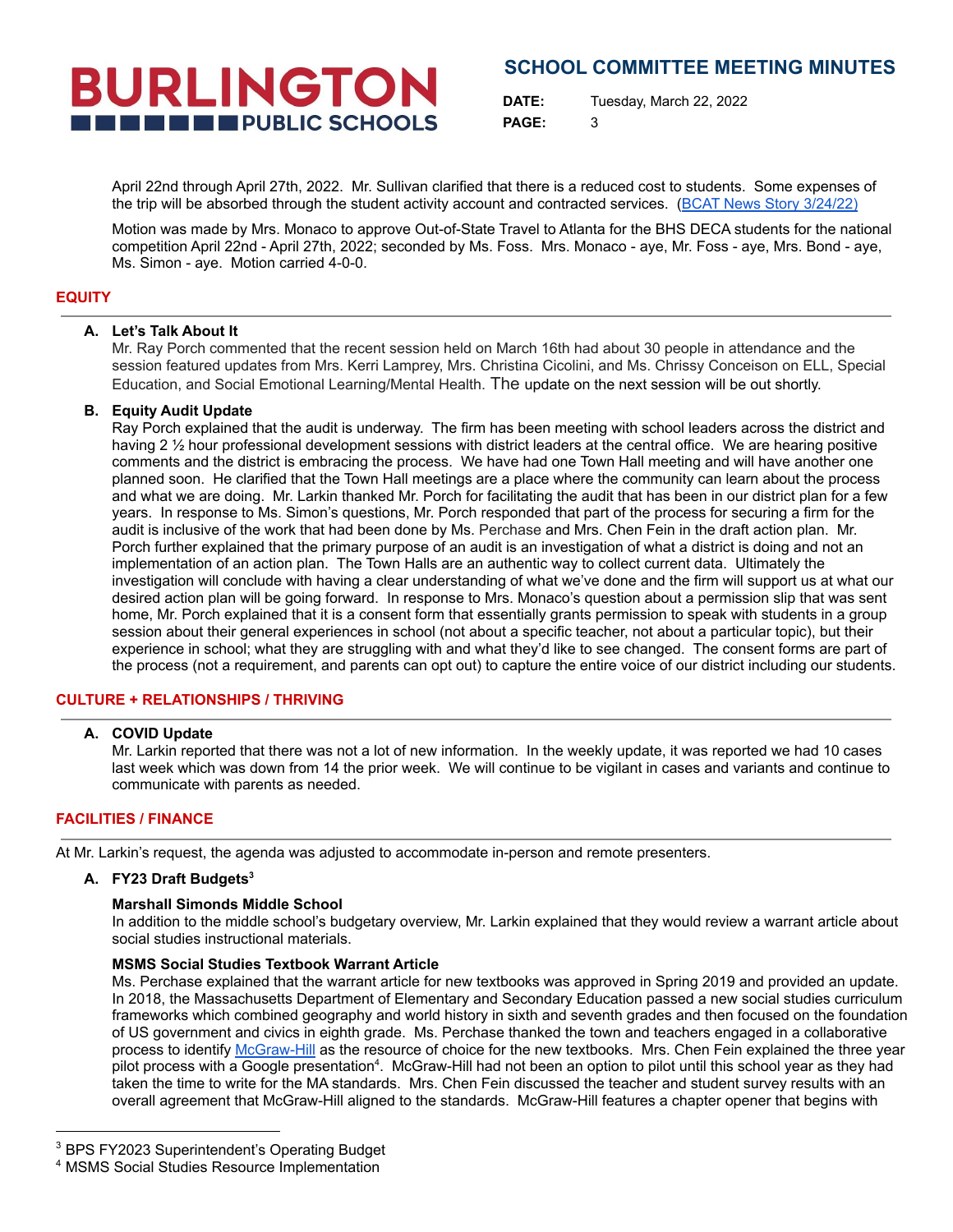# **BURLINGTON THE EXECUTIVE PUBLIC SCHOOLS**

## **SCHOOL COMMITTEE MEETING MINUTES**

**DATE:** Tuesday, March 22, 2022 **PAGE:** 4

essential questions which align with practice standards. Online resources as well as a video formats give students access to different primary and secondary resources, provisions for adapting instructional activities to accommodate english learners, listening to text through audio form and ability to change the font size; there is also the ability to change the level of reading to either be on grade level to approaching grade level. All of the videos have closed captioning for students who may need to read and see. Ultimately, the McGraw-Hill resource provided a variety of ways for students to build and enhance their learning.

#### **MSMS Budget** (pages 49-67)

Ms. Perchase explained that their budget was level funded and some line items were moved around to accommodate needs (for example, science is another area where they are in the process of implementing new frameworks and new curriculum). The middle school is requesting additional staff in response to changing needs in the building including:

- One new ELL Teacher
- One part-time (.5) Reading Teacher
- One Adjustment Counselor or Social Worker
- One World Language Teacher (Spanish)
- One part-time Italian Teacher
- Two Instructional Coaches one humanities and one STEM to work with and support teachers to support a wider range of students

In closing, Ms. Perchase feels that there's an opportunity to provide some additional support to our teachers and to our students that replicate the supports that exist in other buildings in the district.

#### **Burlington High School Budget** (pages 68-86)

Mr. Sullivan explained that their budget was level funded and are requesting a few positions that have gone unfulfilled over the last couple of years and a few new positions:

- One 9th Grade Health Teacher (unfulfilled last year)
- One Special Education Teacher (position lost in 15-16)
- One Speech/Language Pathology Assistant
- One Computer Science Teacher (Increase from .6 position to a 1.6 position to run 10 sections)
- One Associate Principal of Curriculum, Instruction & Special Programs at BHS

Athletic Department requests:

- Two coaches for new Electronic Sports program (E-Sports)
- Two coaches for new Boys Volleyball program
- Two coaches for Unified Sports program

Mr. Murphy congratulated Mr. Hart and the boys basketball team this year.

#### **Guidance Budget** (pages 103-106)

Mr. Attubato explained that their budget is staying the same, but has changes within the budget. He explained that they are discontinuing Naviance and moving to another program called Score. They are currently using Score with Juniors this year. They are also planning to continue to work with ASCA (American School Counselor Association) with professional development to help staff align with national standards. Mr. Attubato explained that there has been some restructuring for support services in the last couple of years and thanked the school committee for their support in those positions.

#### **PE and Health Budget** (pages 120-130)

Mr. Jackling spoke to advocate for the 9th grade health teacher position mentioned by Mr. Sullivan. He explained that when we had the program, it served as a great introductory point for the transition from 8th grade to the high school for student social emotional well-being.

#### **Art Budget** (pages 139-144)

Mr. Ratkevich is requesting additional funding (\$2,100) at the elementary level to add kindergarten students to the program (approximately \$7 per student).

#### **Music Budget** (pages 93-102)

Mr. Middleton is requesting an administrative secretary position to fill from a retired position a couple years ago.

#### **Athletics Budget** (pages 115-119)

Mr. Hart did not have anything to add from Mr. Sullivan's requests. In response to Mrs. Monaco's question, Mr. Hart responded that they are not cutting any athletic programs, but are adding Electronic Sports (E-Sports), Volleyball, Unified Basketball which will add over 100 more participants to the athletic programming.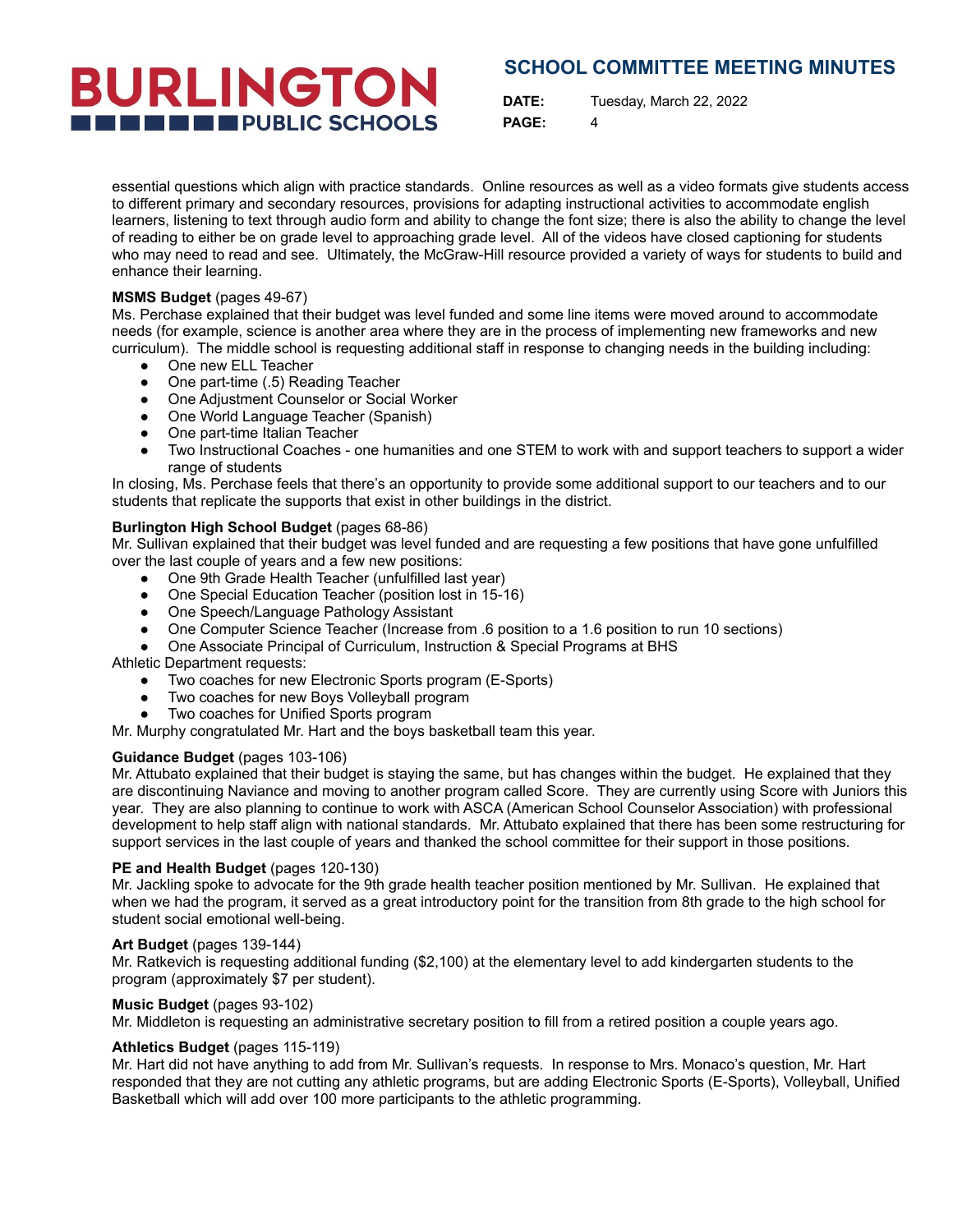**DATE:** Tuesday, March 22, 2022 **PAGE:** 5

#### **Library Budget** (pages 111-114)

Mr. Villano explained that their budget is level funded. There is not much change in purchasing; there was more of a need for some digital resources than print during COVID, but are seeing a comeback in print resources.

#### **Special Education Budget** (pages 167-179)

**BURLINGTON** 

**THE ENDIRECT PUBLIC SCHOOLS** 

Mrs. Cicolini explained that their budget is level funded, but would like to advocate for the schools requesting more support staff for social emotional needs at all grade levels. In response to Mrs. Monaco's question, Mrs. Cicolini explained that they would be looking to request an additional OT and PT not only for the DSC students moving up to the middle school, but also for the increased needs in the district; funding from the accommodated budget. Ms. Coscia noted that the accommodated budget would be reviewed at the next meeting.

#### **Science Center Budget** (pages 136-138)

Ms. Pavlicek could not attend the meeting tonight, but Mr. Larkin explained that their budget was level funded and Ms. Coscia confirmed no additional staff requests.

#### **Health Services Budget** (pages 131-135)

Ms. Conley could not attend the meeting tonight, but Mr. Larkin explained that she may be available for the next meeting.

#### **Operations and Plant Budget** (pages 152-155)

Mr. Cunha explained that the contracted services portion of his budget increased by 4% (approximately \$18,000) and the supply budget is level funded. Ms. Coscia added that the Recreation Department requested a line item for an additional \$5,000 for the organic rear field maintenance at Memorial.

#### **B. Fox Hill School Building Committee - Standing Agenda Item**

Mr. Cunha reported that there was nothing new to add. He explained that we are still waiting to be added to MSBA's Board Meeting in either April or May. All of our required documents have been submitted and confirmed receipt by MSBA. Ms. Simon requested a School Building Committee meeting once we know the date set by MSBA for their board meeting. In addition, Ms. Simon is requesting the School Building Committee be invited to tour some recently built MSBA school buildings.

#### **C. Amend the FY23 Budget Calendar 5**

Ms. Coscia explained the change on the hand out. April 12th's meeting will add the accommodated accounts budget and remove the public budget hearing. April 26th's meeting will add the public budget hearing. Ms. Coscia confirmed for Mr. Riggs that the accommodated accounts budget will be reviewed at the April 12th meeting.

#### **D. BHS Update**

Mr. Cunha explained that we received the numbers report for the feasibility study for the high school HVAC system. The company has been going through all the details and will be presenting a final report which will outline all of the 30/30 rule triggers, recommendations of architectural and mechanical firms, and itemized dollar values for the potential cost of the HVAC system at the high school. The needs of the high school are not going away regardless of how big or small we choose to proceed with the project. Mr. Cunha explained that we have one month to submit a BHS Statement of Interest to MSBA. Ms. Simon commented that she reviewed some of the costs Mr. Cunha provided her, and a majority of the costs is to update the building to ADA codes. While expensive, it's a long time overdue to make this building accessible to people with disabilities. What makes more sense? An \$80-\$90 million repair or a \$250-\$300 million new high school more discussions and difficult decisions moving forward with this project.

#### **NEW BUSINESS**

#### **A. YesCPABurlington Committee Presentation of Community Preservation Act**

Mr. Cohen presented on behalf of a citizen's committee, [YesCPABurlington](https://yescpaburlington.org/)<sup>6</sup>, with the purpose to advocate for the adoption of the Community Preservation Act (CPA). CPA enables cities and towns to create a local dedicated fund for open space, historic preservation, community housing, and outdoor recreation projects. Cities and towns that adopt the act also receive funds from the state-wide Community Preservation Trust Fund each year to help fund these projects. The communities around us that have adopted CPA include: North Andover, Billerica, Lexington, Chelmsford, Acton, Belmont, Arlington, Lowell, and Bedford. YesCPABurlington will present a warrant article at the May 2022 Town Meeting for the adoption of a 1.5 percent surcharge onto real estate taxes. The annual cost of this surcharge to the average Burlington homeowner would be \$75 (low income families and moderate income seniors to be exempted from paying

<sup>5</sup> School Committee FY23 Budget Calendar (amended 3/22/22)

<sup>&</sup>lt;sup>6</sup> CPA Google Presentation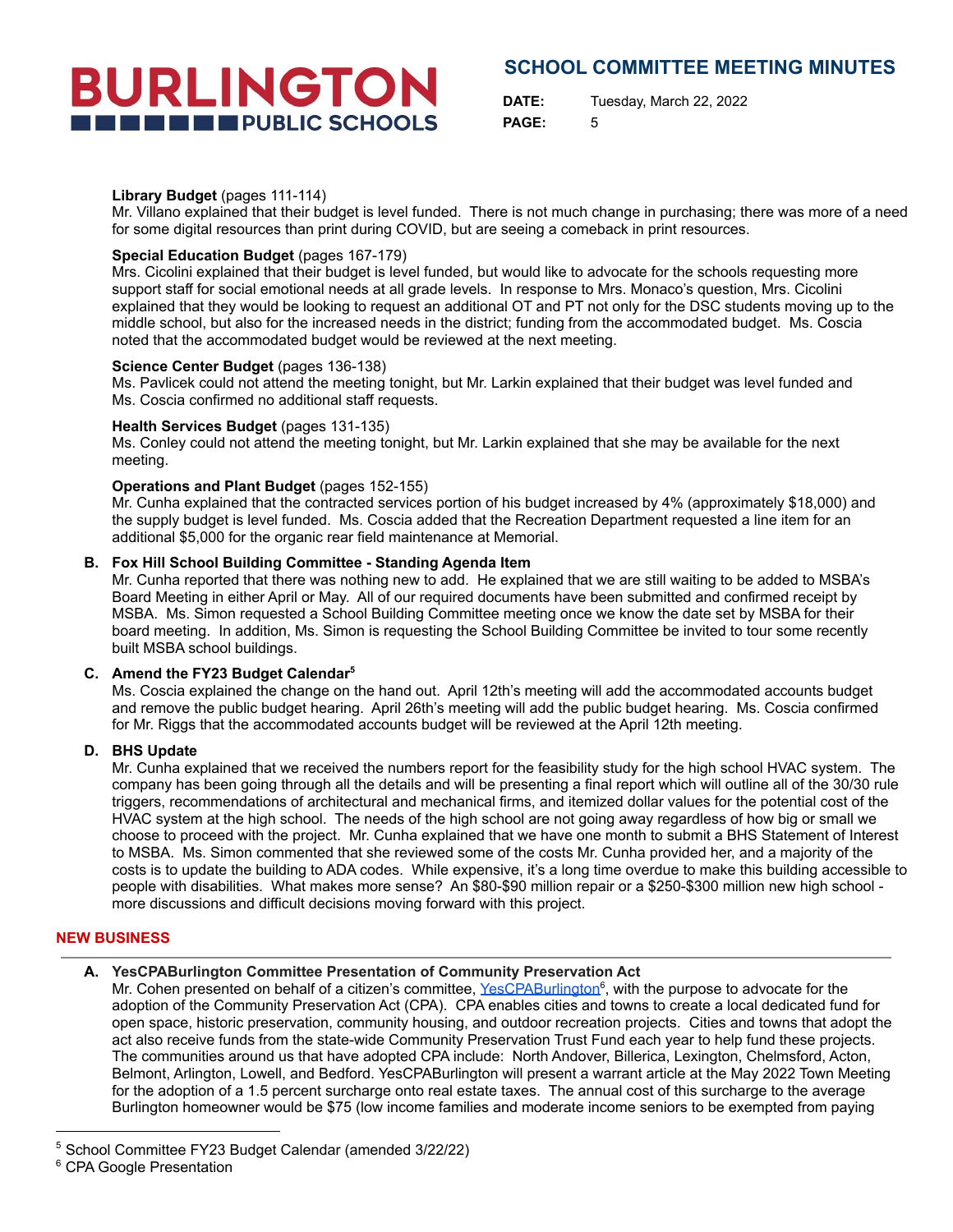# **BURLINGTON THE THE PUBLIC SCHOOLS**

**DATE:** Tuesday, March 22, 2022 **PAGE:** 6

the added cost) and would generate approximately \$1.4 million per year. Schools across the Commonwealth have benefited from the use of CPA funds with projects such as: new play structures, playground projects for handicap accessibility, installation of artificial turf fields, installation of bike racks, outdoor classroom structures, butterfly gardens at elementary schools, and classroom garden projects. Mr. Cohen spoke about what projects Burlington could do well with respect to open space including trail markings and wildlife viewing areas to existing conservation areas, constructing a boardwalk into the Vine Brook wetlands for more active recreation, bike paths, better lighting, parking and improved ADA accessibility to various fields and recreation facilities. CPA funds can be used for historical preservation to Francis Wyman House and affordable housing projects such as housing for Veterans.

In response to Mrs. Monaco's question, Mr. Cohen explained that they are asking Town Meeting to allow the ballot question (with support from other town boards, commissions, committees) for the November 2022 election and then voters would decide.

Motion was made by Ms. Simon to support the CPA initiative at the May 2022 Town Meeting to include the CPA initiative on the November 2022 ballot; seconded by Mrs. Bond. Mrs. Monaco - aye, Mr. Foss - aye, Mrs. Bond - aye, Ms. Simon - aye, Mr. Murphy - aye. Motion carried 5-0-0.

#### **B. Capital Warrant Articles 7**

Ms. Coscia and Mr. Cunha explained that although not on the agenda, the warrant article deadline for placeholders is Friday, March 25th. Mr. Murphy explained that the administration identified 12 articles of capital needs in total of \$2,293,000.00.

- 1. Mrs. Monaco moved to approve a placeholder for warrant article 23-1 Francis Wyman Playground in the amount of \$290,000; seconded by Mr. Foss. Mrs. Monaco - aye, Mr. Foss - aye, Mrs. Bond - aye, Ms. Simon - aye, Mr. Murphy - aye. Motion carried 5-0-0.
- 2. Mrs. Monaco moved to approve a placeholder for warrant article 23-2 Computer Science for All CS4All Curriculum Supplies in the amount of \$150,000; seconded by Mrs. Bond. Mrs. Monaco - aye, Mr. Foss - aye, Mrs. Bond - aye, Ms. Simon - aye, Mr. Murphy - aye. Motion carried 5-0-0.
- 3. Mrs. Monaco moved to approve a placeholder for warrant article 23-3 HVAC Controller Upgrade in the amount of \$108,000; seconded by Mr. Foss. Mrs. Monaco - aye, Mr. Foss - aye, Mrs. Bond - aye, Ms. Simon - aye, Mr. Murphy - aye. Motion carried 5-0-0.
- 4. Mrs. Monaco moved to approve a placeholder for warrant article 23-4 Pine Glen Bathroom Repairs in the amount of \$65,000; seconded by Mr. Foss. Mrs. Monaco - aye, Mr. Foss - aye, Mrs. Bond - aye, Ms. Simon - aye, Mr. Murphy - aye. Motion carried 5-0-0.
- 5. Mrs. Monaco moved to approve a placeholder for warrant article 23-5 Pine Glen HVAC in the amount of \$500,000; seconded by Mrs. Bond. Mrs. Monaco - aye, Mr. Foss - aye, Mrs. Bond - aye, Ms. Simon - aye, Mr. Murphy - aye. Motion carried 5-0-0.
- 6. Mrs. Monaco moved to approve a placeholder for warrant article 23-6 Burlington Sports Field Master Plan in the amount of \$70,000; seconded by Mr. Foss. Mrs. Monaco - aye, Mr. Foss - aye, Mrs. Bond - aye, Ms. Simon - aye, Mr. Murphy - aye. Motion carried 5-0-0.
- 7. Mrs. Monaco moved to approve a placeholder for warrant article 23-7 BHS Music Floor Reconstruction in the amount of \$450,000; seconded by Mrs. Bond. Mrs. Monaco - aye, Mr. Foss - aye, Mrs. Bond - aye, Ms. Simon - aye, Mr. Murphy - aye. Motion carried 5-0-0.
- 8. Mrs. Monaco moved to approve a placeholder for warrant article 23-8 Fox Hill Portables Repairs in the amount of \$160,000; seconded by Mrs. Bond. Mrs. Monaco - aye, Mr. Foss - aye, Mrs. Bond - aye, Ms. Simon - aye, Mr. Murphy - aye. Motion carried 5-0-0.
- 9. Mrs. Monaco moved to approve a placeholder for warrant article 23-9 Scoreboards for Sports Fields in the amount of \$110,000; seconded by Mr. Foss. Mrs. Monaco - aye, Mr. Foss - aye, Mrs. Bond - aye, Ms. Simon - aye, Mr. Murphy - aye. Motion carried 5-0-0.
- 10. Mrs. Monaco moved to approve a placeholder for warrant article 23-10 Activity Bus and Utility Vehicles in the amount of \$145,000; seconded by Mr. Foss. Mrs. Monaco - aye, Mr. Foss - aye, Mrs. Bond - aye, Ms. Simon - aye, Mr. Murphy - aye. Motion carried 5-0-0.
- 11. Mrs. Monaco moved to approve a placeholder for warrant article 23-11 Bleachers MSMS Field in the amount of \$220,000; seconded by Mrs. Bond. Mrs. Monaco - aye, Mr. Foss - aye, Mrs. Bond - aye, Ms. Simon - aye, Mr. Murphy - aye. Motion carried 5-0-0.
- 12. Mrs. Monaco moved to approve a placeholder for warrant article 23-12 Visitor Control Access System in the amount of \$25,000; seconded by Mr. Foss. Mrs. Monaco - aye, Mr. Foss - aye, Mrs. Bond - aye, Ms. Simon aye, Mr. Murphy - aye. Motion carried 5-0-0.

<sup>7</sup> FY2023 Capital Warrant Articles Handout at Meeting